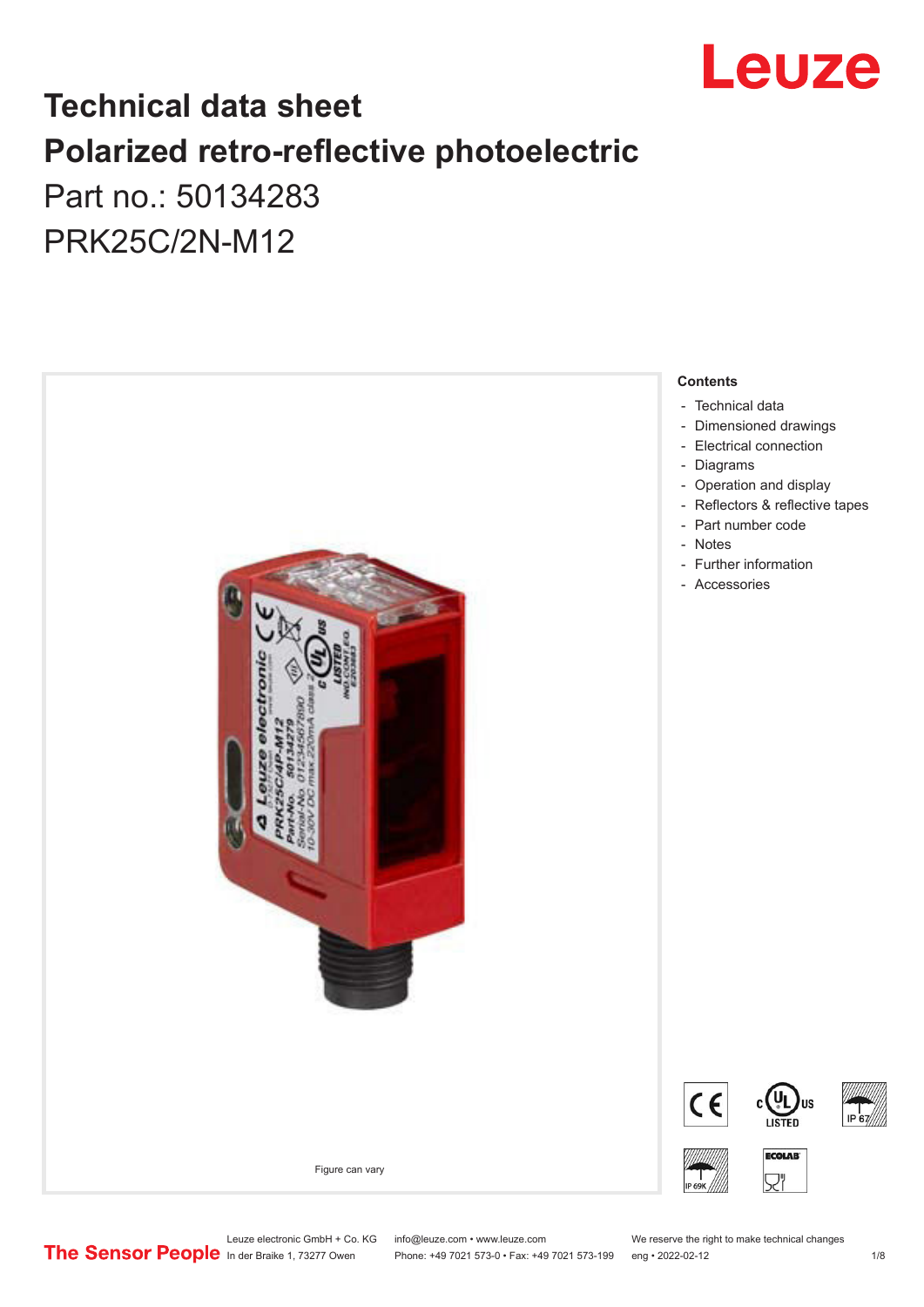### <span id="page-1-0"></span>**Technical data**

# Leuze

#### **Basic data**

| Dasiy yala                                                |                                             |  |
|-----------------------------------------------------------|---------------------------------------------|--|
| <b>Series</b>                                             | 25C                                         |  |
| <b>Operating principle</b>                                | Reflection principle                        |  |
| <b>Optical data</b>                                       |                                             |  |
| <b>Operating range</b>                                    | Guaranteed operating range                  |  |
| <b>Operating range</b>                                    | $0.0510$ m, With reflector TK(S)<br>100x100 |  |
| <b>Operating range limit</b>                              | Typical operating range                     |  |
| <b>Operating range limit</b>                              | $0.0512$ m, With reflector TK(S)<br>100x100 |  |
| <b>Light source</b>                                       | LED, Red                                    |  |
| Wavelength                                                | 640 nm                                      |  |
| <b>Transmitted-signal shape</b>                           | Pulsed                                      |  |
| LED group                                                 | Exempt group (in acc. with EN 62471)        |  |
| <b>Electrical data</b>                                    |                                             |  |
| <b>Protective circuit</b>                                 | Polarity reversal protection                |  |
|                                                           | Short circuit protected                     |  |
|                                                           |                                             |  |
| Performance data                                          |                                             |  |
| Supply voltage U <sub>B</sub>                             | 10  30 V, DC, Incl. residual ripple         |  |
| <b>Residual ripple</b>                                    | 0  15 %, From $U_{\rm B}$                   |  |
| <b>Open-circuit current</b>                               | 020mA                                       |  |
|                                                           |                                             |  |
| Outputs<br>Number of digital switching outputs 2 Piece(s) |                                             |  |
|                                                           |                                             |  |
| Switching outputs                                         |                                             |  |
| <b>Voltage type</b>                                       | DC                                          |  |
| Switching current, max.                                   | 100 mA                                      |  |
| <b>Switching voltage</b>                                  | high: ≥( $UB$ -2.5V)                        |  |
|                                                           | low: $\leq$ 2.5V                            |  |
|                                                           |                                             |  |
| <b>Switching output 1</b>                                 |                                             |  |
| Assignment                                                | Connection 1, pin 4                         |  |
| Switching element                                         | Transistor, NPN                             |  |
| <b>Switching principle</b>                                | Light switching                             |  |
|                                                           |                                             |  |
| <b>Switching output 2</b><br>Assignment                   | Connection 1, pin 2                         |  |
| <b>Switching element</b>                                  | Transistor, NPN                             |  |
| <b>Switching principle</b>                                | Dark switching                              |  |
|                                                           |                                             |  |
| <b>Timing</b>                                             |                                             |  |
| <b>Switching frequency</b>                                | 1,500 Hz                                    |  |
| Response time                                             | $0.33$ ms                                   |  |
| <b>Readiness delay</b>                                    | 300 ms                                      |  |

#### **Connection**

| <b>Connection 1</b>       |                 |
|---------------------------|-----------------|
| <b>Function</b>           | Signal OUT      |
|                           | Voltage supply  |
| <b>Type of connection</b> | Connector       |
| <b>Thread size</b>        | M <sub>12</sub> |
| <b>Type</b>               | Male            |
| <b>Material</b>           | <b>PUR</b>      |
| No. of pins               | 4-pin           |
| <b>Encoding</b>           | A-coded         |

#### **Mechanical data**

| Dimension (W x H x L)             | 15 mm x 42.7 mm x 30 mm              |
|-----------------------------------|--------------------------------------|
| <b>Housing material</b>           | Plastic                              |
| <b>Plastic housing</b>            | <b>ABS</b>                           |
| Lens cover material               | Plastic                              |
| Net weight                        | 22 <sub>g</sub>                      |
| <b>Housing color</b>              | Red                                  |
| <b>Type of fastening</b>          | Through-hole mounting with M4 thread |
|                                   | Via optional mounting device         |
| <b>Compatibility of materials</b> | <b>ECOLAB</b>                        |
| <b>Operation and display</b>      |                                      |
|                                   |                                      |
| Type of display                   | LED                                  |
| <b>Number of LEDs</b>             | 2 Piece(s)                           |
| <b>Environmental data</b>         |                                      |
|                                   |                                      |
| Ambient temperature, operation    | $-40$ 60 °C                          |
| Ambient temperature, storage      | $-40$ 70 °C                          |
| <b>Certifications</b>             |                                      |
|                                   |                                      |
| Degree of protection              | IP 67                                |
|                                   | <b>IP 69K</b>                        |
| <b>Protection class</b>           | III                                  |
| <b>Certifications</b>             | c UL US                              |
| <b>Standards applied</b>          | IEC 60947-5-2                        |
|                                   |                                      |
| <b>Classification</b>             |                                      |
| <b>Customs tariff number</b>      | 85365019                             |
| <b>ECLASS 5.1.4</b>               | 27270902                             |
| <b>ECLASS 8.0</b>                 | 27270902                             |
| <b>ECLASS 9.0</b>                 | 27270902                             |
| <b>ECLASS 10.0</b>                | 27270902                             |
| <b>ECLASS 11.0</b>                | 27270902                             |
| <b>ECLASS 12.0</b>                | 27270902                             |
| <b>ETIM 5.0</b>                   | EC002717                             |
| <b>ETIM 6.0</b>                   | EC002717                             |
| <b>ETIM 7.0</b>                   | EC002717                             |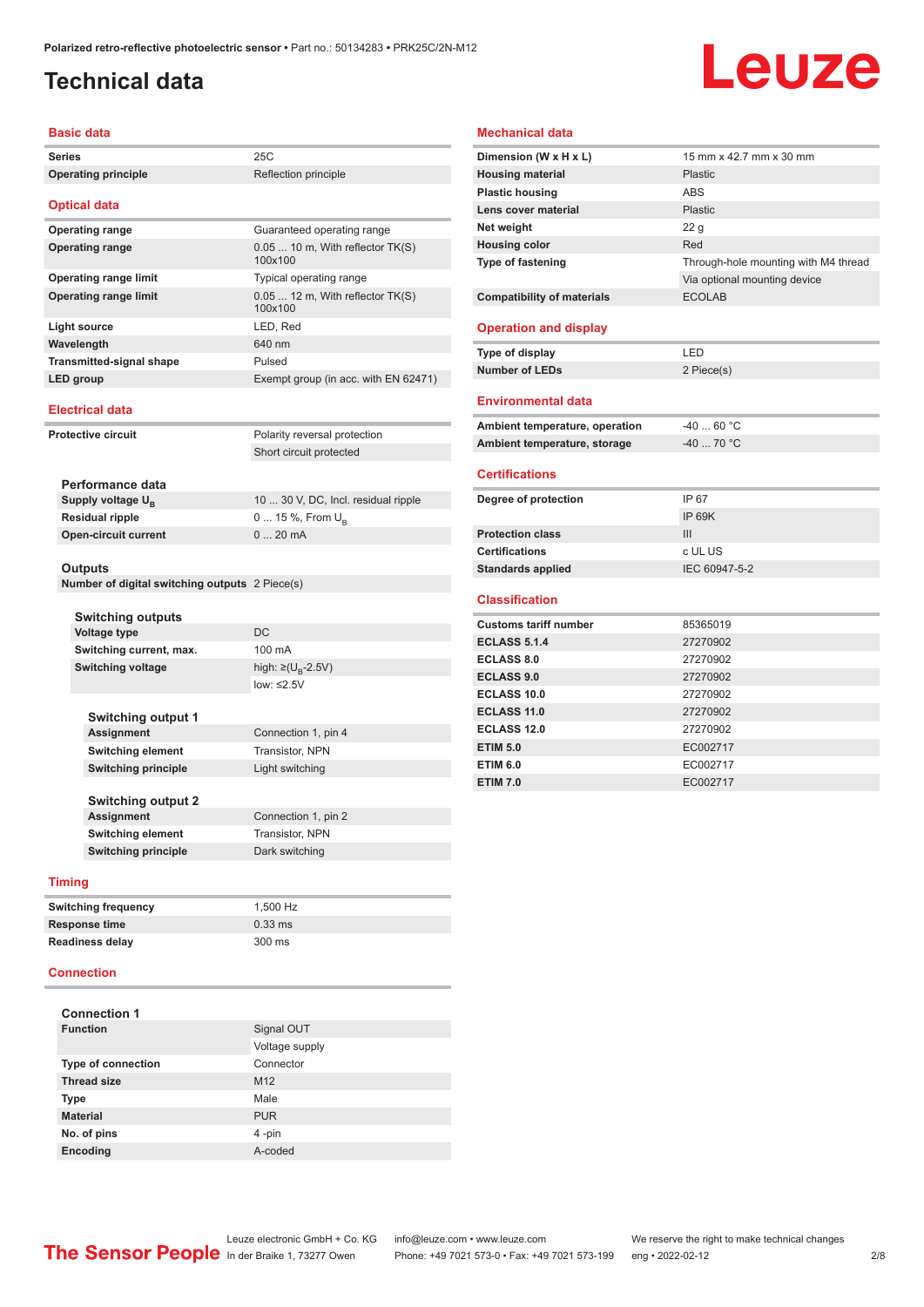### <span id="page-2-0"></span>**Dimensioned drawings**

All dimensions in millimeters



### **Electrical connection**

**Connection 1**

| <b>Function</b>    | Signal OUT     |
|--------------------|----------------|
|                    | Voltage supply |
| Type of connection | Connector      |
| <b>Thread size</b> | M12            |
| <b>Type</b>        | Male           |
| <b>Material</b>    | <b>PUR</b>     |
| No. of pins        | 4-pin          |
| Encoding           | A-coded        |
|                    |                |

| Pin | <b>Pin assignment</b> |
|-----|-----------------------|
|     | 7+                    |
|     | OUT <sub>2</sub>      |
|     |                       |

| 3 | <b>GND</b>       |
|---|------------------|
| 4 | OUT <sub>1</sub> |
|   |                  |



## Leuze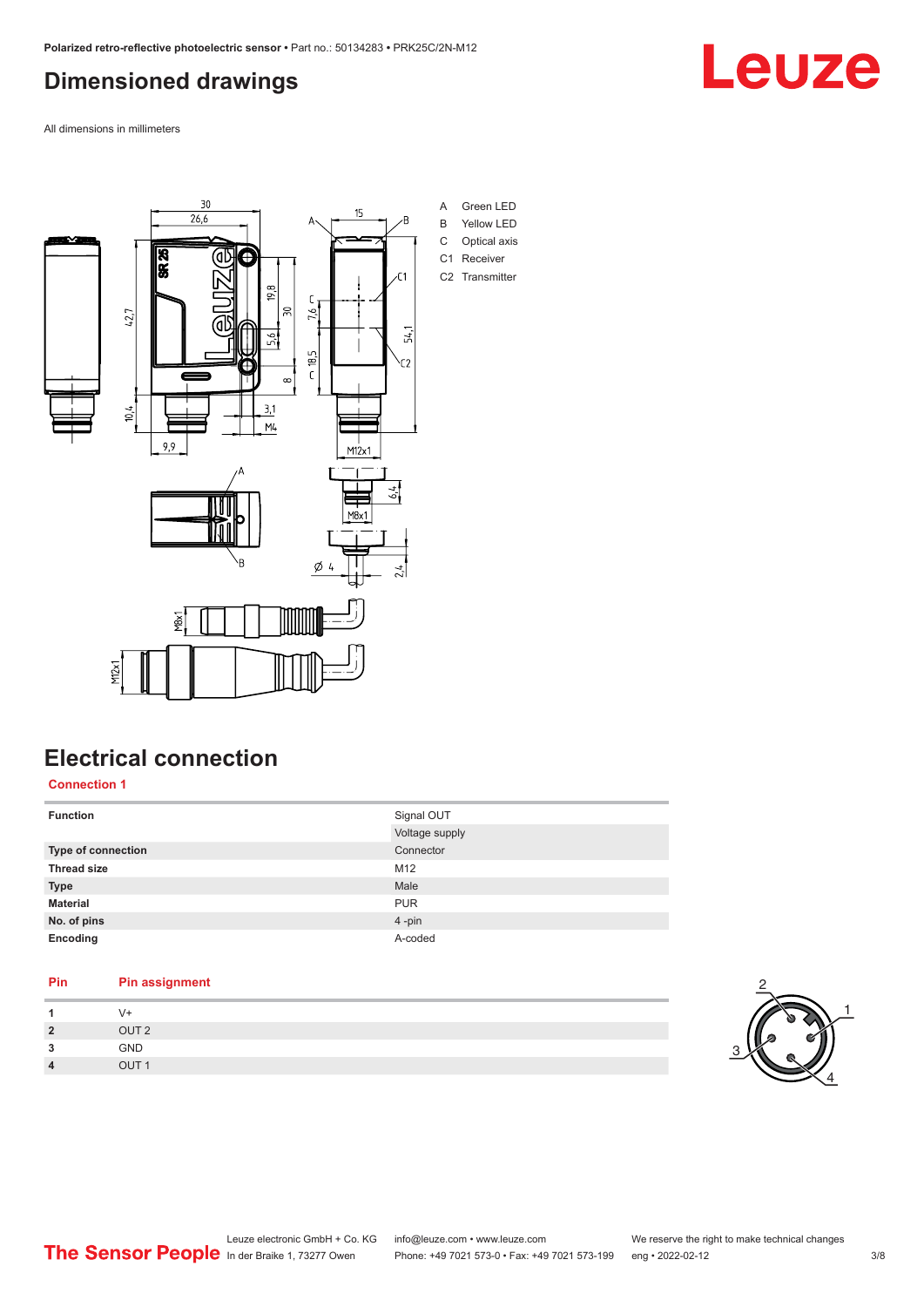#### <span id="page-3-0"></span>**Diagrams**

## Leuze

#### Typ. response behavior (TKS100x100)



#### Typ. function reserve



| x | Distance [m] |  |
|---|--------------|--|
|   |              |  |

- y Function reserve
- A TKS 100x100
- B TKS 40x60
- C TKS 20x40

### **Operation and display**

| <b>LED</b>     | <b>Display</b>           | <b>Meaning</b>                       |
|----------------|--------------------------|--------------------------------------|
|                | Green, continuous light  | Operational readiness                |
| $\overline{2}$ | Yellow, continuous light | Light path free                      |
|                | Yellow, flashing         | Light path free, no function reserve |

### **Reflectors & reflective tapes**

|                | Part no. | <b>Designation</b> | <b>Operating range</b><br><b>Operating range</b> | <b>Description</b>                                                                                                                                                                                                                     |
|----------------|----------|--------------------|--------------------------------------------------|----------------------------------------------------------------------------------------------------------------------------------------------------------------------------------------------------------------------------------------|
| $\overline{2}$ | 50117583 | MTKS 50x50.1       | 0.056.5m<br>$0.057.5$ m                          | Design: Rectangular<br>Triple reflector size: 1.2 mm<br>Reflective surface: 50 mm x 50 mm<br>Material: Plastic<br>Base material: Plastic<br>Chemical designation of the material: PMMA8N<br>Fastening: Through-hole mounting, Adhesive |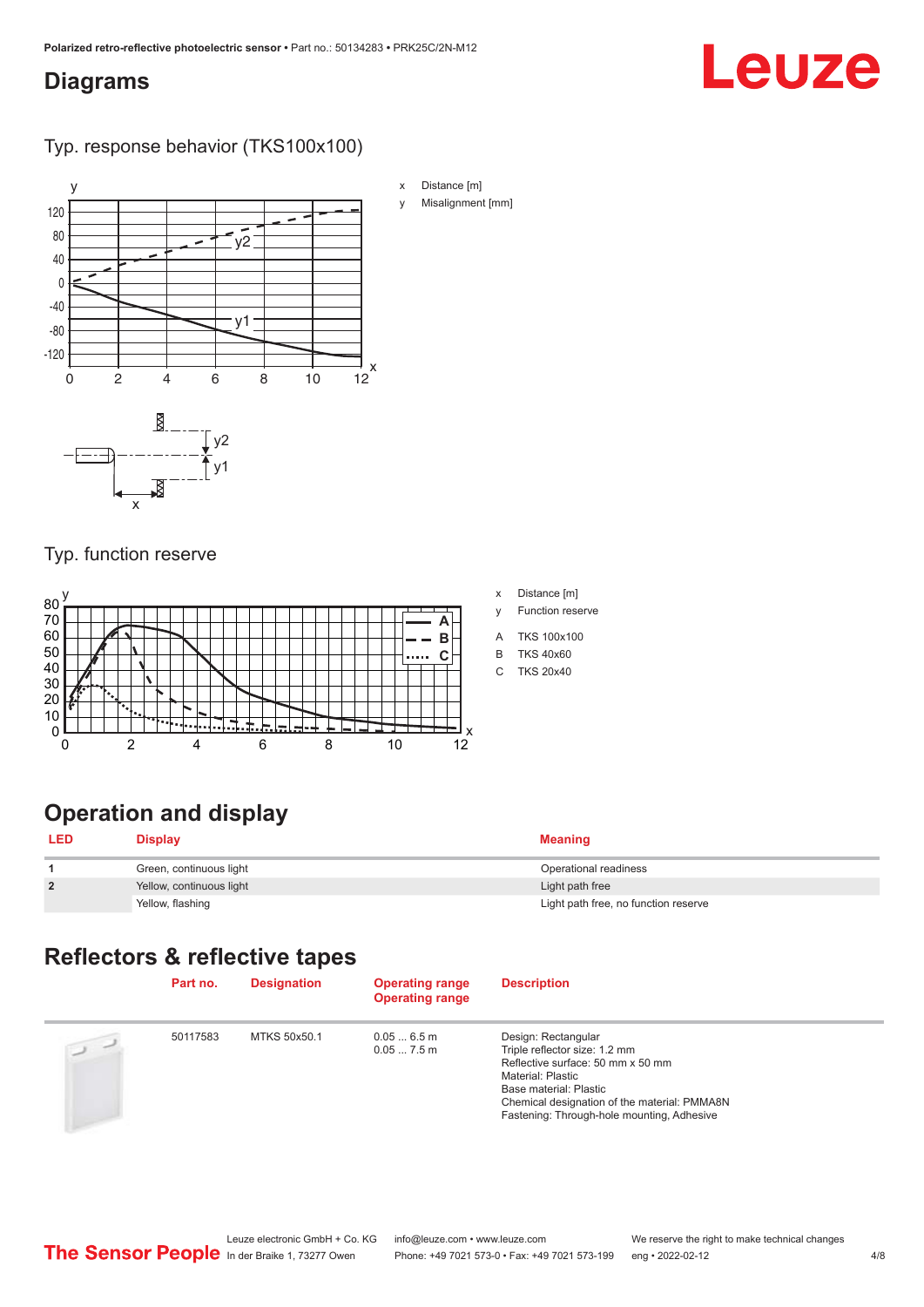#### <span id="page-4-0"></span>**Reflectors & reflective tapes**

## **Leuze**

| Part no. | <b>Designation</b> | <b>Operating range</b><br><b>Operating range</b> | <b>Description</b>                                                                                                                                                                                                                            |
|----------|--------------------|--------------------------------------------------|-----------------------------------------------------------------------------------------------------------------------------------------------------------------------------------------------------------------------------------------------|
| 50106119 | REF 4-A-100x100    | 0.122.5m<br>0.083m                               | Design: Rectangular<br>Reflective surface: 100 mm x 100 mm<br><b>Material: Plastic</b><br>Chemical designation of the material: PMMA<br>Fastening: Self-adhesive                                                                              |
| 50110192 | REF 6-A-50x50      | 0.084.5m<br>0.055.3m                             | Design: Rectangular<br>Triple reflector size: 0.3 mm<br>Reflective surface: 50 mm x 50 mm<br>Material: Plastic<br>Chemical designation of the material: PMMA<br>Fastening: Self-adhesive                                                      |
| 50003192 | TK 100x100         | $0.0510$ m<br>$0.0512 \text{ m}$                 | Design: Rectangular<br>Triple reflector size: 4 mm<br>Reflective surface: 96 mm x 96 mm<br>Material: Plastic<br>Base material: Plastic<br>Chemical designation of the material: PMMA8N<br>Fastening: Rear side can be glued                   |
| 50022816 | <b>TKS 100X100</b> | $0.0510$ m<br>$0.0512$ m                         | Design: Rectangular<br>Triple reflector size: 4 mm<br>Reflective surface: 96 mm x 96 mm<br>Material: Plastic<br>Base material: Plastic<br>Chemical designation of the material: PMMA8N<br>Fastening: Through-hole mounting, Adhesive          |
| 50081283 | <b>TKS 20X40</b>   | 0.053m<br>0.053.5m                               | Design: Rectangular<br>Triple reflector size: 2.3 mm<br>Reflective surface: 16 mm x 38 mm<br><b>Material: Plastic</b><br>Base material: Plastic<br>Chemical designation of the material: PMMA8N<br>Fastening: Through-hole mounting, Adhesive |
| 50040820 | <b>TKS 40X60</b>   | 0.055m<br>0.056m                                 | Design: Rectangular<br>Triple reflector size: 4 mm<br>Reflective surface: 37 mm x 56 mm<br><b>Material: Plastic</b><br>Base material: Plastic<br>Chemical designation of the material: PMMA8N<br>Fastening: Through-hole mounting, Adhesive   |

#### **Part number code**

Part designation: **AAA25C d EE-f.GGH/iJ-K**

| AAA25C | Operating principle / construction<br>HT25C: Diffuse reflection sensor with background suppression<br>PRK25C: Retro-reflective photoelectric sensor with polarization filter<br>LS25C: Throughbeam photoelectric sensor transmitter<br>LE25C: Throughbeam photoelectric sensor receiver<br>DRT25C: Dynamic reference diffuse sensor |
|--------|-------------------------------------------------------------------------------------------------------------------------------------------------------------------------------------------------------------------------------------------------------------------------------------------------------------------------------------|
| d      | Light type<br>n/a: red light<br>I: infrared light                                                                                                                                                                                                                                                                                   |
| EE     | Light source<br>$n/a$ : LED<br>L1: laser class 1<br>L <sub>2</sub> : laser class 2                                                                                                                                                                                                                                                  |
| f      | Preset range (optional)<br>n/a: operating range acc. to data sheet<br>xxxF: Preset range [mm]                                                                                                                                                                                                                                       |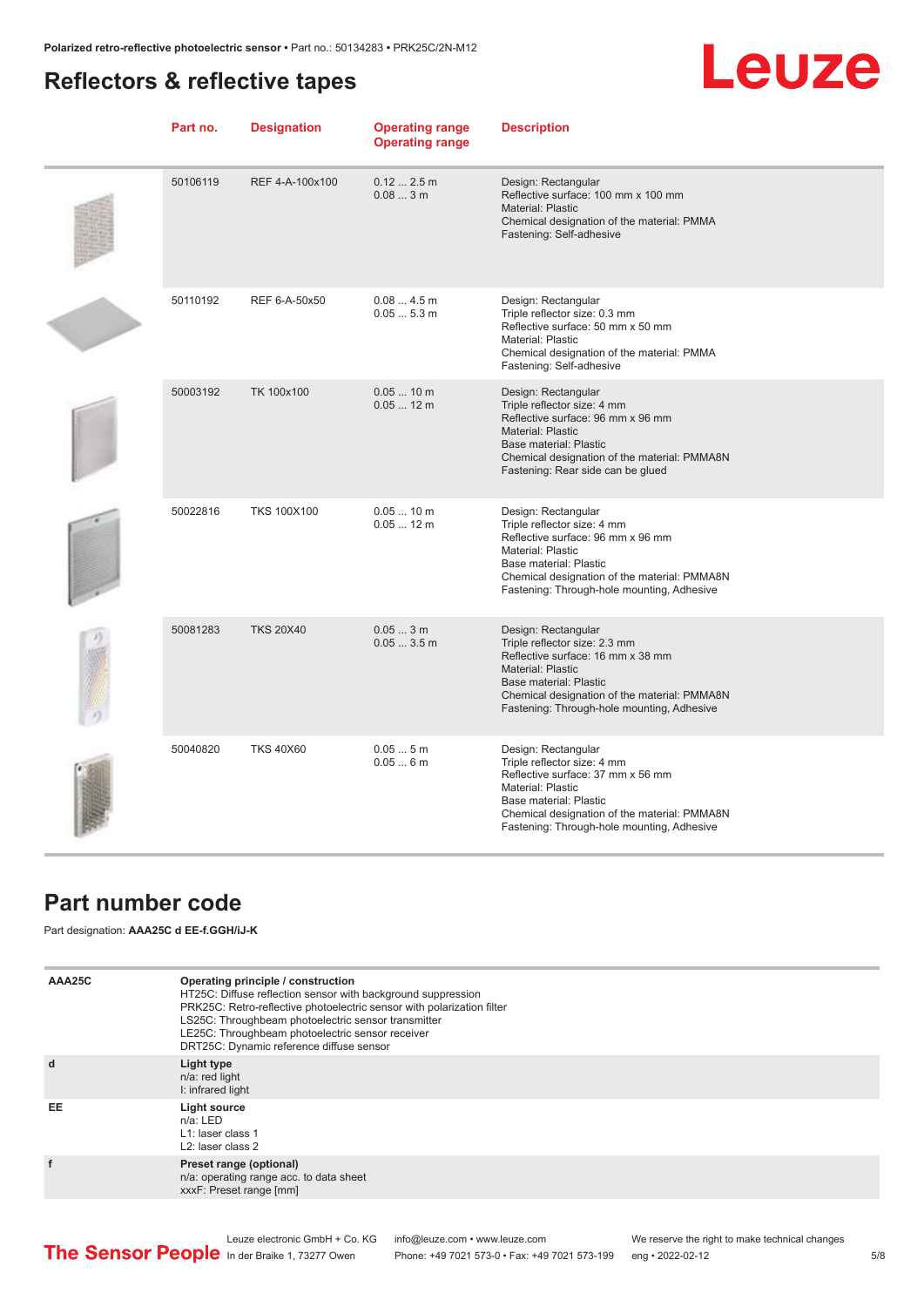#### <span id="page-5-0"></span>**Part number code**



| GG        | Equipment<br>A: Autocollimation principle (single lens)<br>S: small light spot<br>D: Detection of stretch-wrapped objects<br>X: extended model<br>HF: Suppression of HF illumination (LED)<br>XL: Extra long light spot<br>T: autocollimation principle (single lens) for highly transparent bottles without tracking<br>TT: autocollimation principle (single lens) for highly transparent bottles with tracking<br>F: Foreground suppression<br>R: greater operating range<br>SL: Slit diaphragm                                                     |
|-----------|--------------------------------------------------------------------------------------------------------------------------------------------------------------------------------------------------------------------------------------------------------------------------------------------------------------------------------------------------------------------------------------------------------------------------------------------------------------------------------------------------------------------------------------------------------|
| н         | Operating range adjustment<br>1: 270° potentiometer<br>2: multiturn potentiometer<br>3: teach-in via button<br>R: greater operating range                                                                                                                                                                                                                                                                                                                                                                                                              |
| j.        | Switching output/function OUT 1/IN: Pin 4 or black conductor<br>2: NPN transistor output, light switching<br>N: NPN transistor output, dark switching<br>4: PNP transistor output, light switching<br>P: PNP transistor output, dark switching<br>X: pin not used<br>8: activation input (activation with high signal)<br>L: IO-Link interface (SIO mode: PNP light switching, NPN dark switching)<br>6: push-pull switching output, PNP light switching, NPN dark switching<br>G: Push-pull switching output, PNP dark switching, NPN light switching |
| J         | Switching output / function OUT 2/IN: pin 2 or white conductor<br>2: NPN transistor output, light switching<br>N: NPN transistor output, dark switching<br>4: PNP transistor output, light switching<br>P: PNP transistor output, dark switching<br>W: warning output<br>X: pin not used<br>6: push-pull switching output, PNP light switching, NPN dark switching<br>T: teach-in via cable<br>G: Push-pull switching output, PNP dark switching, NPN light switching                                                                                  |
| Κ         | <b>Electrical connection</b><br>n/a: cable, standard length 2000 mm, 4-wire<br>200-M12: cable, length 200 mm with M12 connector, 4-pin, axial (plug)<br>M8: M8 connector, 4-pin (plug)<br>M12: M12 connector, 4-pin (plug)<br>200-M8: cable, length 200 mm with M8 connector, 4-pin, axial (plug)                                                                                                                                                                                                                                                      |
|           | <b>Note</b>                                                                                                                                                                                                                                                                                                                                                                                                                                                                                                                                            |
| $\bullet$ | $\&$ A list with all available device types can be found on the Leuze website at www.leuze.com.                                                                                                                                                                                                                                                                                                                                                                                                                                                        |

#### **Notes**

|  | <b>Observe intended use!</b>                                                          |
|--|---------------------------------------------------------------------------------------|
|  | $\%$ This product is not a safety sensor and is not intended as personnel protection. |
|  | $\%$ The product may only be put into operation by competent persons.                 |
|  | ₿ Only use the product in accordance with its intended use.                           |
|  |                                                                                       |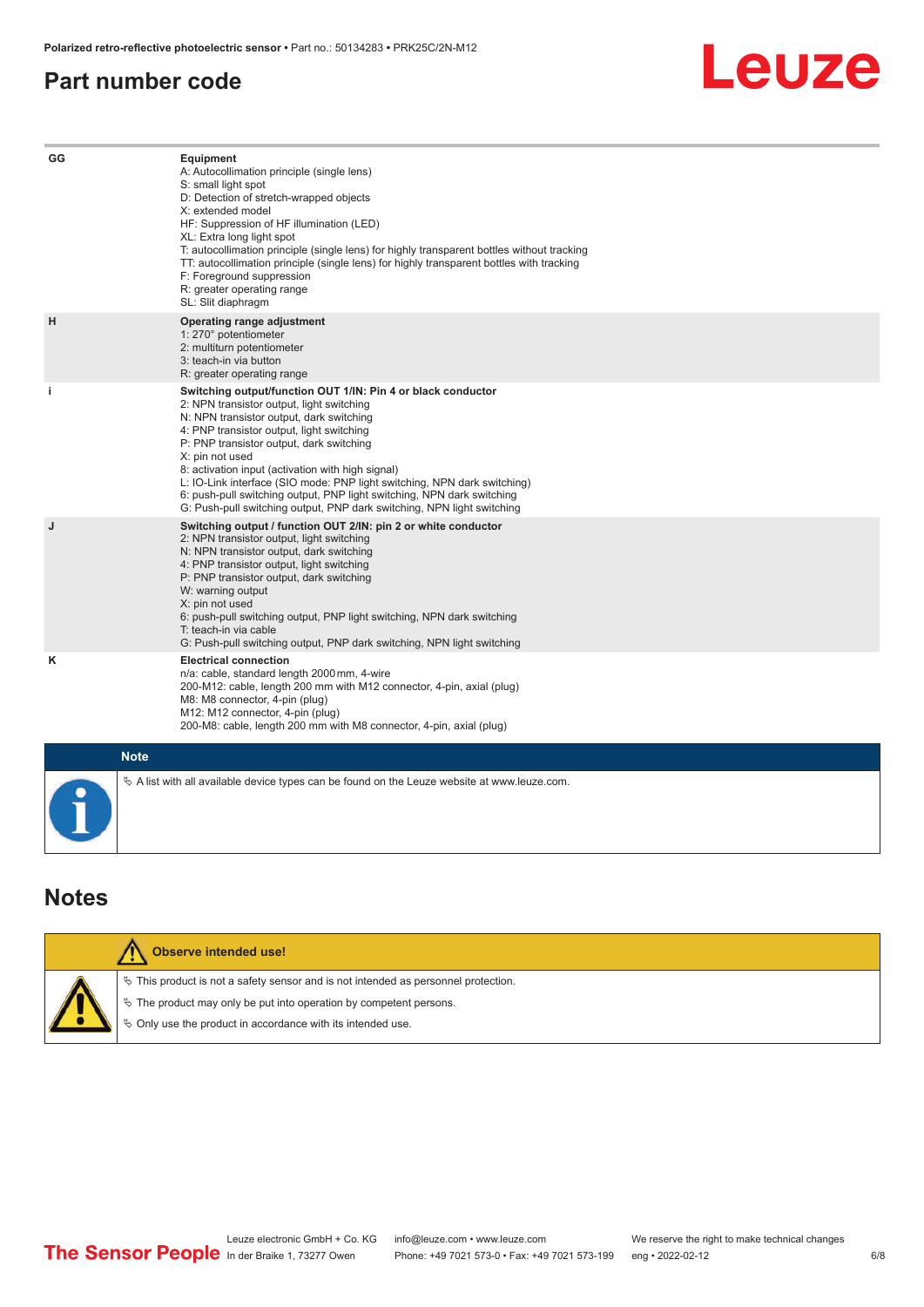### <span id="page-6-0"></span>**Further information**

Leuze

- Light source: Average life expectancy 100,000 h at an ambient temperature of 25 °C
- Sum of the output currents for both outputs 100 mA
- Use in safety-relevant applications in accordance with EN ISO 13849-1:2015, e.g. muting, protective field switchover of safety laser scanners

#### **Accessories**

#### Connection technology - Connection cables

|   | Part no. | <b>Designation</b>     | <b>Article</b>   | <b>Description</b>                                                                                                                                          |
|---|----------|------------------------|------------------|-------------------------------------------------------------------------------------------------------------------------------------------------------------|
| œ | 50130652 | KD U-M12-4A-V1-<br>050 | Connection cable | Connection 1: Connector, M12, Axial, Female, A-coded, 4-pin<br>Connection 2: Open end<br>Shielded: No<br>Cable length: 5,000 mm<br>Sheathing material: PVC  |
|   | 50130690 | KD U-M12-4W-V1-<br>050 | Connection cable | Connection 1: Connector, M12, Angled, Female, A-coded, 4-pin<br>Connection 2: Open end<br>Shielded: No<br>Cable length: 5,000 mm<br>Sheathing material: PVC |

#### Mounting technology - Mounting brackets

| Part no. | <b>Designation</b> | <b>Article</b>   | <b>Description</b>                                                                                                                                                                                                            |
|----------|--------------------|------------------|-------------------------------------------------------------------------------------------------------------------------------------------------------------------------------------------------------------------------------|
| 50118543 | BT 300M.5          | Mounting bracket | Design of mounting device: Angle, L-shape<br>Fastening, at system: Through-hole mounting<br>Mounting bracket, at device: Screw type, Suited for M4 screws<br>Type of mounting device: Adjustable<br>Material: Stainless steel |

#### Mounting technology - Rod mounts

| Part no. | <b>Designation</b> | <b>Article</b>  | <b>Description</b>                                                                                                                                                                                                                                           |
|----------|--------------------|-----------------|--------------------------------------------------------------------------------------------------------------------------------------------------------------------------------------------------------------------------------------------------------------|
| 50117829 | BTP 200M-D12       | Mounting system | Design of mounting device: Protection hood<br>Fastening, at system: For 12 mm rod<br>Mounting bracket, at device: Screw type<br>Type of mounting device: Clampable, Adjustable, Turning, 360°<br>Material: Metal                                             |
| 50117252 | BTU 300M-D12       | Mounting system | Design of mounting device: Mounting system<br>Fastening, at system: For 12 mm rod, Sheet-metal mounting<br>Mounting bracket, at device: Screw type, Suited for M4 screws<br>Type of mounting device: Clampable, Adjustable, Turning, 360°<br>Material: Metal |